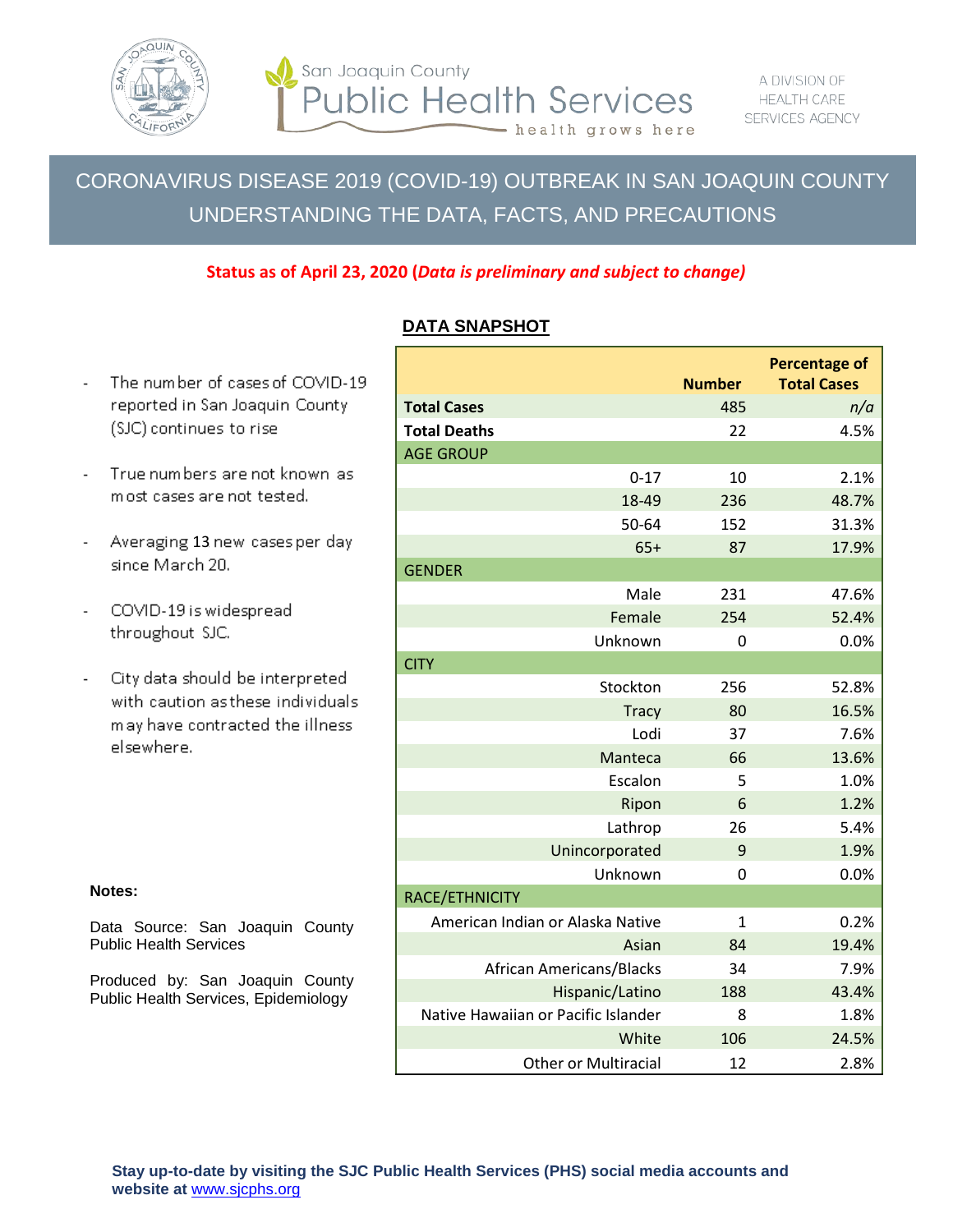### **Figure 1: COVID-19 Cases among San Joaquin County Residents – New and Total Cases by Date Reported**



Figure 1. shows the number of COVID-19 cases which includes the total number of cases in blue and the new cases in green from March 9, 2020 through April 23, 2020.

*Data Source: San Joaquin County Public Health Services Produced by: San Joaquin County Public Health Services, Epidemiology*